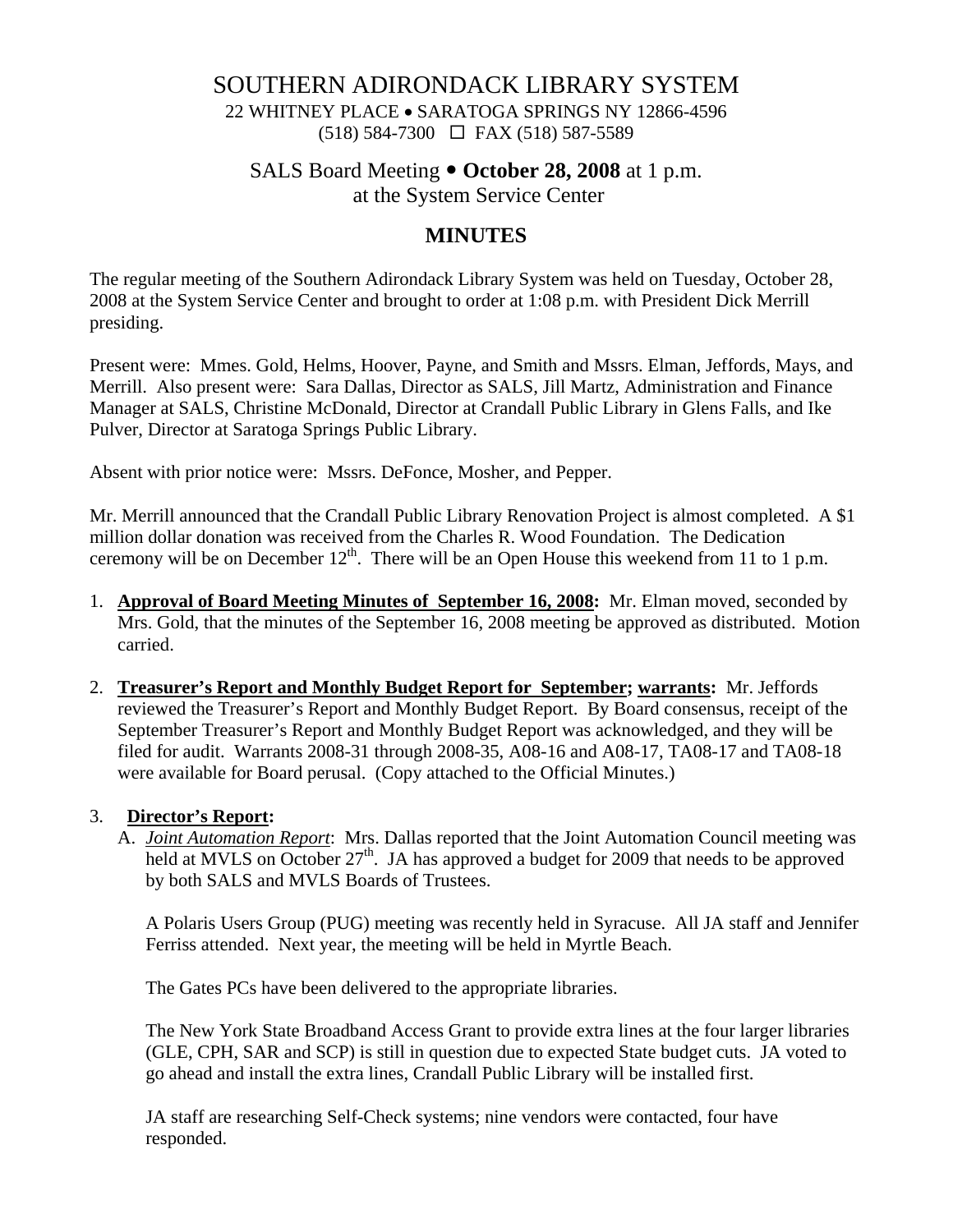Implementation of using credit cards in libraries has been put on hold; there will be more information in December.

B. *Other*: Mrs. Dallas reported that New York State is eliminating the Empire Core only Health Insurance Plan. It will be replaced with Empire Core Plus, which will be called The Empire Plan.

There have been talks with courier vendors. There had been major issues with Velocity Express. Their financial outlook does not look good. Service to SALS libraries has improved in the last month. Sara participated in a conference call with another vendor, MVLS, and CDLC this morning. Discussion followed. Mr. Elman suggested asking for a performance bond.

Joe Mattie, our liaison with the New York State Education Department, is coming to speak with Paul Sausville, the Town of Malta Board Supervisor, Maggie McDonough, President of the Women's Round Lake Improvement Society (WRLIS), and members of the Round Lake Library Board of Trustees. He will talk about funding options.

Letters were received from DLD by ten of SALS libraries who are not in compliance with their charters in regards to their trustees. The libraries need to amend their charters. Mr. Jeffords moved, seconded by Mr. Elman, that SALS give \$60 per library not in compliance with their charter to cover charter amendment fees. Motion carried.

Joan Frye Williams was contacted regarding speaking at SALS Annual Meeting. Her fee is very high. Mrs. Dallas suggested asking David Bendekovic from Polaris to speak on "Leaders in Libraries." Bernard Margolis, the new State Librarian, will also be asked to speak at the Annual Meeting.

The reported cuts to the New York State budget have not been determined.. Mrs. Dallas suggested calling local legislators, thanking them for their support, and asking them not to cut aid further.

### 4. **Committee Reports**:

- A. *Audit & Finance*: Mr. Jeffords asked if anyone had any questions on SALS 2009 budget, handed out at the September meeting.
- B. *Building*:
- C. *Bylaws Committee*:
- D. *Central Library Aid and Services*:
- E. *County Aid Coordinators*:
	- i) Warren County cut their aid by \$3,500.
	- ii) A Grant request has been submitted to Saratoga County for downloadable audio books.
- F. *Library Services:*
- G. *Personnel*:
- H. *Trustee Nominating*:
- 5. **Unfinished Business**: